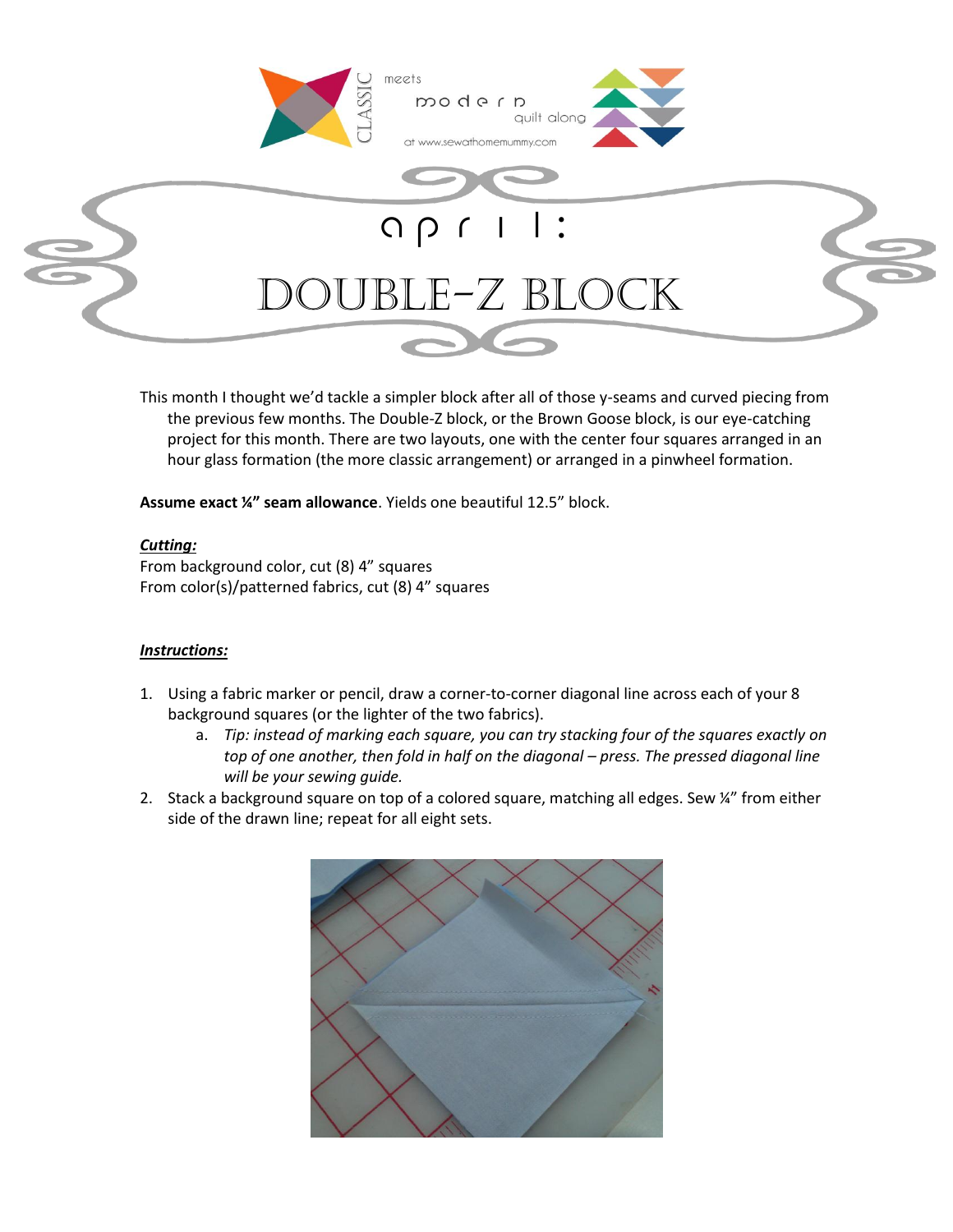- 3. Cut along diagonal line on each stacked and sewn set. Press open to reveal a HST (half-squaretriangle).
	- a. *Tip: use the 45 degree line on your rotary ruler, aligned with the center diagonal seam on each HST to trim the HSTs more precisely.*



- 4. Trim all HSTs to 3.5" squares, removing dog-ears at corners.
- 5. Arrange HSTs according to images below or create a different orientation all together! It's up to you. Sew the HSTs together first in rows, and then assemble each row together, making sure to match seams at intersections.
	- a. *Tip: grab your phone or camera as you play around with your HST orientations – snap photos of each combination you come up with so that you can look back and decide which you prefer.*



Left, the more traditional orientation for a Double-Z, right, the pinwheel orientation